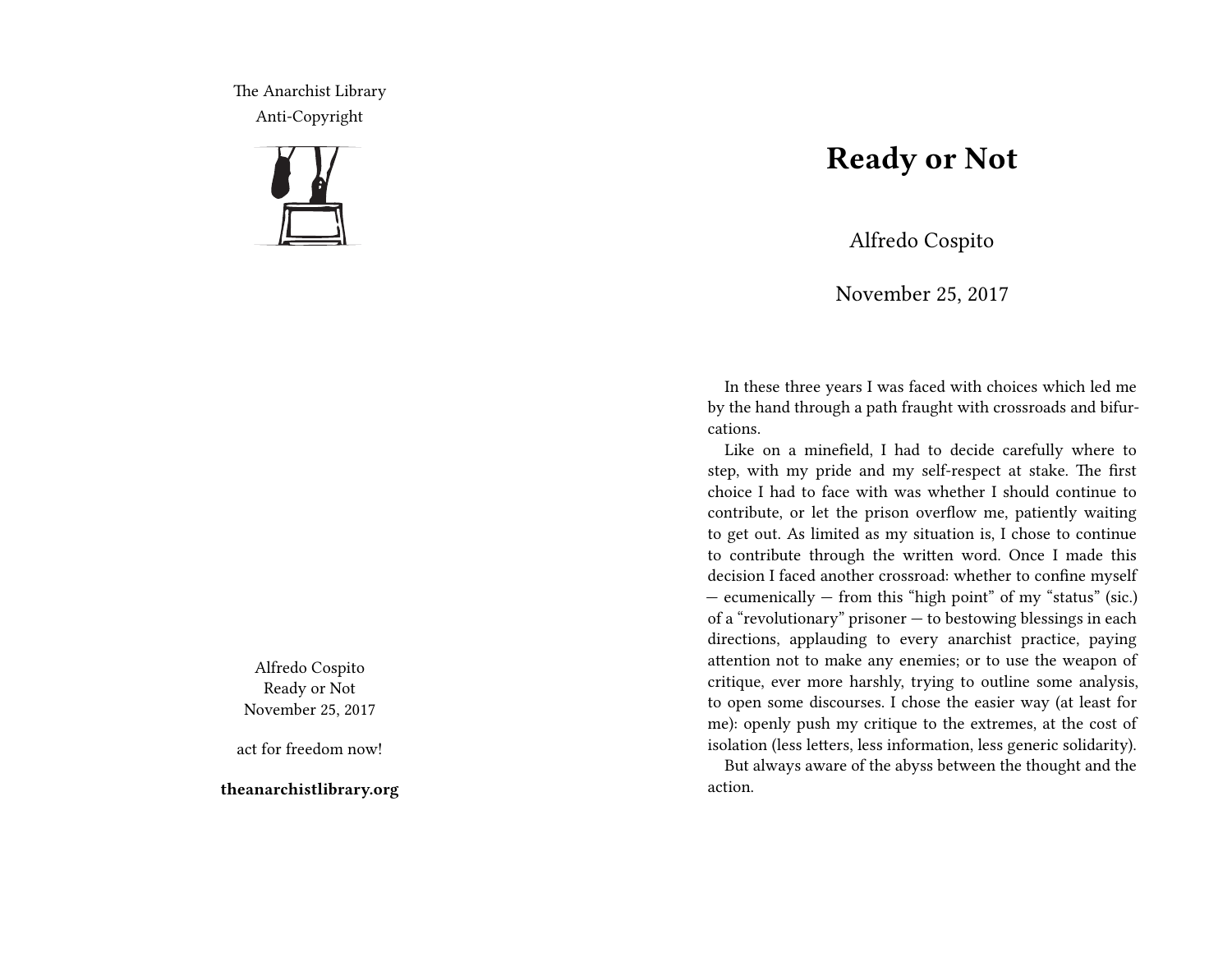Words, strong as they may be, always carry something that sounds phony, even when they pose real, concrete risks, which may effectuate in years of prison for apology or incitement.

In "my" cell, the words I listen to most carefully are those that follow the actions, those which become flash and blood. They are alive, real, there's no mistaking. They differ from the continuous blabbering in the background of an anarchist movement withdrawn in itself, affected by an embarrassing lack of courage and fantasy. A movement that feeds on appearance, on rhetoric and sometimes on demagogy, with its demonstrations, assemblies, communicative marches, campaigns of information and on rooting in a territory, a continuous blah blah. You don't have to support claims of responsibility, but you know for sure they are honest because they are products of an action, because they're written by really taking part in the game, putting one's life in danger. In these times of virtual reality it is no small thing, and when then these claims talk to each other becoming campaigns of action, the background noise, the blabbering, definitely disappears, and everything gets more serious, more dangerous, more real.

Most of anarchists here in Italy today seem to be affected by a gregariousness and by a soporific prudence. We are limited by thousand fears: fear of being buried alive in some prison, fear of dying in an action, fear of being left alone without the consensus of the people or, of be pushed aside by our own comrades. Overcoming these fears would make us more lucid. Many "struggles" are built on these fears, they are product of these fears. The fear poisons us, the compromises are its poisoned fruits. Then, with nice words, nice theories, nice longterm strategies, they take care of painting the whole shit in pink, pushing us towards prudence, to political "realism". But, unfortunately, even if painted pink, the shit always remains shit. That is precisely why the half-measures should not make any sense for an anarchist.With the progress of technology (the armed wing of civilization) the time available to us becomes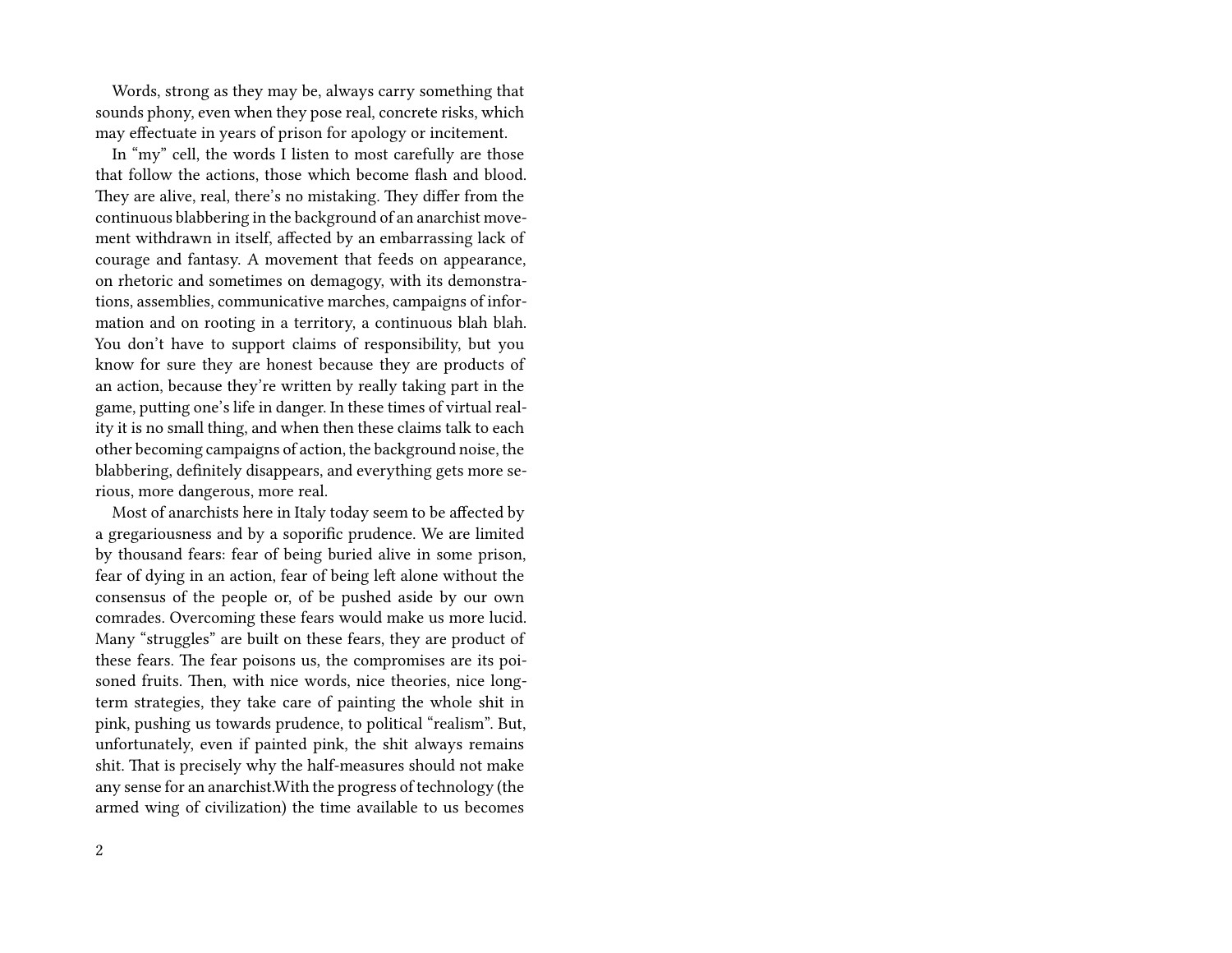limited. The civilization feeds on everything and on the opposite of everything. On democracies and dictatorships, science and religion, civil liberties and the free market, consent and coercion, capitalism and socialism, eco-compatible commodities and nuclear plants… A thousand of facets of just one phenomena, that of civilization, held together by the glue made of a technology more and more invasive, which is destroying not only the human being, but is overturning the whole life on this planet. With a stake of this kind any half-measure, any nondestructive action is a useless palliative, an inexcusable waste of time. There is no need to listen the finest spirits of "revolution" anymore, who always find an excuse to postpone, to complicate the things. More and more frequently the wait-andsee policy and the gradualism are justified with the excuse of being understood by people, of the need of being rooted in a territory. Aiming for the so called "reproducibility" of small actions leads to increasingly insignificant practices which result in passive resistance or in civil road-blocks, always in good measure, never excessive, postponing the violent clash with the system for a tomorrow that will never come. There is no need for proselytism; too much dwelling, too much questioning, make us empty, incapacitated.

Too much information is equivalent to no information. The smell of academy, of politics, of fear is too strong around here. What to do? Look for affinity comrades, encouraging with action the real, living forces. "Throw the heart over the hurdle", regardless of consequences and of "revolutionary" strategies, countering the spasmodic and obsessive pursuit of consent, support positions which put in danger the quiet life of word and assembly specialists. Give ourselves the tools to communicate with each other, without authority, without knowing each other personally, through words that follow the actions, bypassing spokesmen, getting rid of intermediaries of ideology and mediation specialists once and for all. The already tested and efficient campaigns of action are the biggest